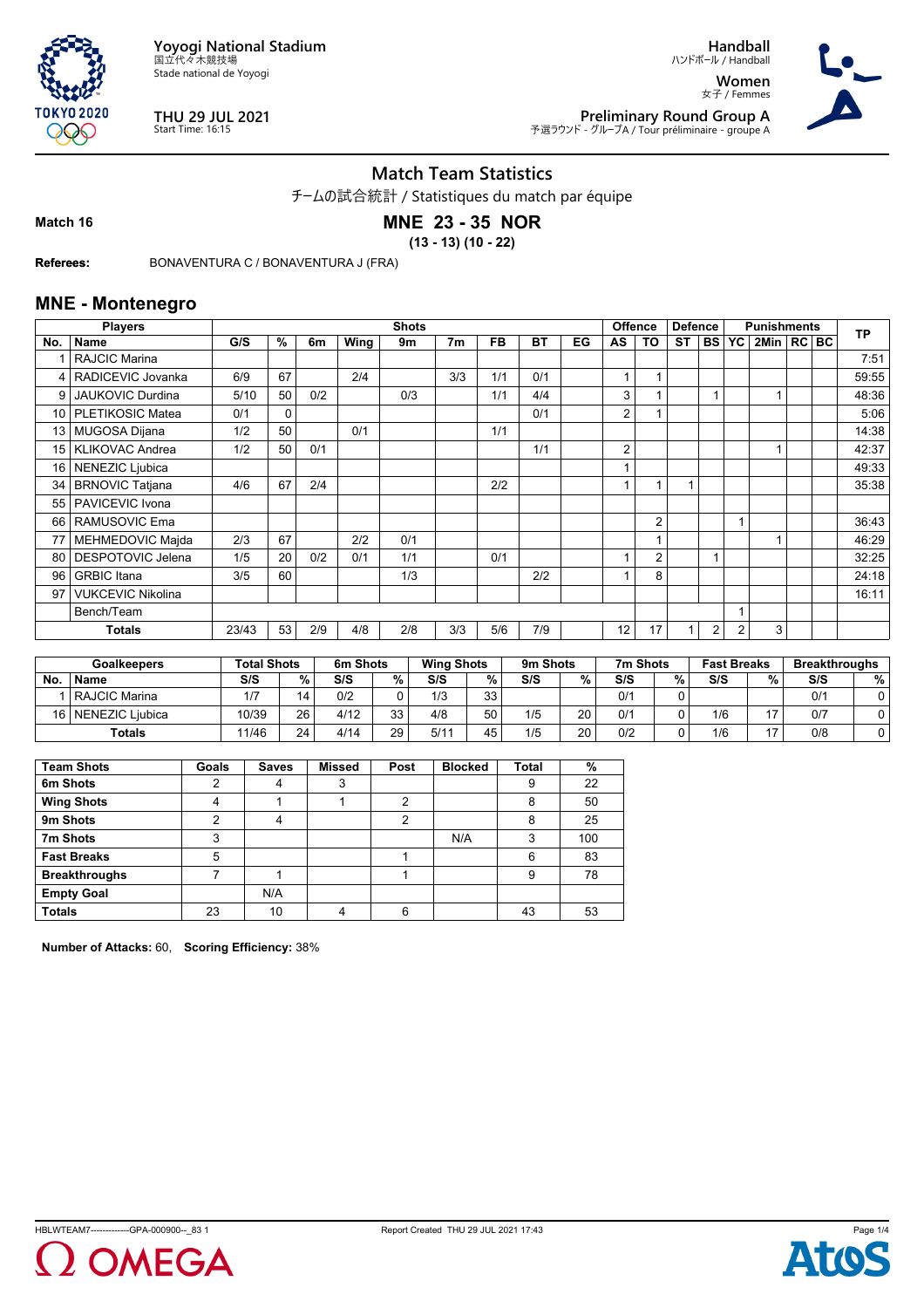

**THU 29 JUL 2021** Start Time: 16:15

女子 / Femmes **Preliminary Round Group A**<br>ア選ラウンド - グループA / Tour préliminaire - groupe A



**Handball** ハンドボール / Handball **Women**

**Match Team Statistics**

チームの試合統計 / Statistiques du match par équipe

**Match 16**

**TOKYO 2020** 999

## **MNE 23 - 35 NOR**

**(13 - 13) (10 - 22)**

**Referees:** BONAVENTURA C / BONAVENTURA J (FRA)

### **MNE - Montenegro**

| <b>Players</b>  |                 |                |            |                |                      |                   | <b>Shots Distribution</b> |                      |             |                 |            |                      |     |              |                    |  |
|-----------------|-----------------|----------------|------------|----------------|----------------------|-------------------|---------------------------|----------------------|-------------|-----------------|------------|----------------------|-----|--------------|--------------------|--|
| Goals / Shots   |                 |                |            |                |                      |                   |                           |                      |             |                 |            |                      |     |              |                    |  |
| 1 RAJCIC M      |                 | 4 RADICEVIC J  |            | 9 JAUKOVIC D   |                      | 10 PLETIKOSIC M   |                           |                      | 13 MUGOSA D |                 |            | <b>15 KLIKOVAC A</b> |     | 16 NENEZIC L |                    |  |
|                 | 1/1             |                | 0/1        | 0/1            | 0/1                  |                   |                           | 1/2                  |             |                 |            |                      |     |              |                    |  |
|                 |                 |                | 1/1        | 0/1            |                      |                   |                           |                      |             |                 |            |                      | 1/2 |              |                    |  |
|                 | 1/1             | 1/1            | 3/3<br>2/3 | 2/2            |                      |                   |                           |                      |             |                 |            |                      |     |              |                    |  |
|                 | 1-Missed 2-Post |                | 1-Missed   |                |                      |                   |                           |                      |             |                 |            |                      |     |              |                    |  |
|                 |                 |                |            |                |                      |                   |                           |                      |             |                 |            |                      |     |              |                    |  |
| 34 BRNOVIC T    |                 | 55 PAVICEVIC I |            | 66 RAMUSOVIC E |                      |                   | 77 MEHMEDOVIC M           |                      |             | 80 DESPOTOVIC J | 96 GRBIC I |                      |     |              | 97 VUKCEVIC N      |  |
| 1/1             |                 |                |            |                |                      |                   | 1/1                       |                      |             |                 | 2/2        |                      | 1/1 |              |                    |  |
| 2/3             |                 |                |            |                |                      | 0/1               |                           | 0/1                  |             |                 |            |                      |     |              |                    |  |
| 1/1             |                 |                |            |                |                      |                   | 1/1                       | 1/1                  |             |                 |            |                      |     |              |                    |  |
| 1-Missed        |                 |                |            |                |                      |                   |                           | 1-Missed 2-Post      |             |                 |            | 2-Post               |     |              |                    |  |
|                 |                 |                |            |                |                      |                   |                           |                      |             |                 |            |                      |     |              |                    |  |
|                 |                 |                |            |                |                      |                   |                           |                      |             |                 |            |                      |     |              |                    |  |
| Team            |                 |                |            | <b>Offence</b> |                      |                   |                           |                      |             | <b>Defence</b>  |            |                      |     |              | <b>Goalkeepers</b> |  |
| Goals / Shots   |                 |                |            |                |                      |                   |                           |                      |             |                 |            |                      |     |              | Saves / Shots      |  |
| 5/8             | 2/3             | 2/5            |            |                |                      | 7/9               | 8/8                       |                      |             |                 |            | 3/5                  |     | 2/6          | 0/1                |  |
| 3/5<br>0/1      | 1/3             |                |            | 1/2            | <b>Breakthroughs</b> |                   |                           | <b>Breakthroughs</b> |             | 0/0             |            |                      |     | 0/7          |                    |  |
| 1/1             | 7/7             |                |            |                |                      |                   |                           |                      |             | $\overline{1}$  |            |                      |     | 1/9          | 1/1                |  |
| 4/5             |                 |                | 0/1        |                |                      | 0/0               | 0/0                       |                      |             |                 | 3/7        |                      |     |              |                    |  |
| 4-Missed 6-Post |                 |                |            |                |                      | <b>Empty Goal</b> | <b>Empty Goal</b>         |                      |             |                 |            |                      |     |              |                    |  |



| 2/6 | 0/1 | 1/5  |
|-----|-----|------|
| 0/7 |     | 5/11 |
| 1/9 | 1/1 | 1/6  |

| 1 RAJCIC M   |     |      |
|--------------|-----|------|
| 0/1          |     | 1/1  |
|              |     | 0/1  |
| 0/1          |     | 0/3  |
| 16 NENEZIC L |     |      |
| 2/5          | 0/1 | 0/4  |
| 0/7          |     | 5/10 |

1/8 1/1 1/3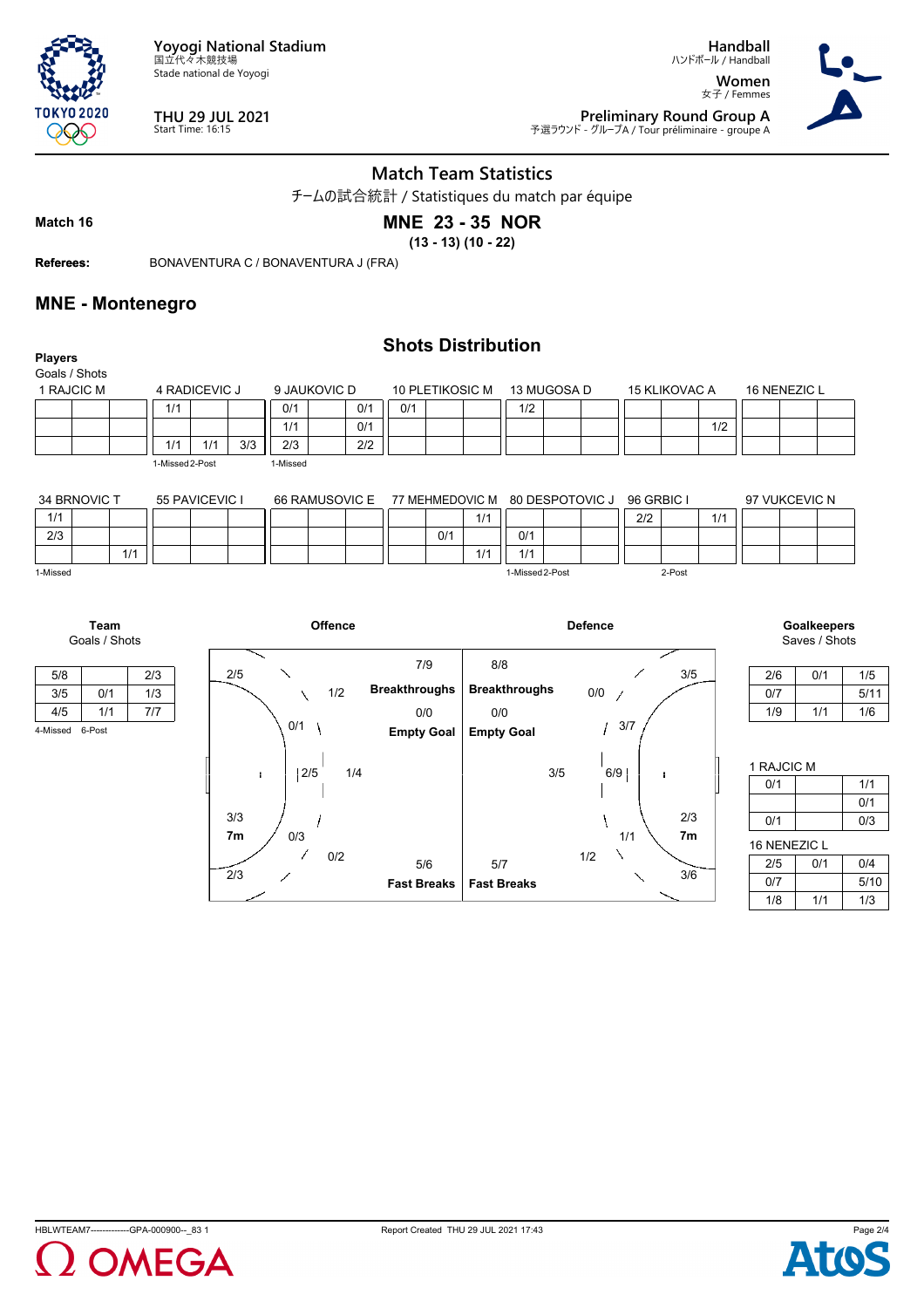



**THU 29 JUL 2021** Start Time: 16:15

**Handball**

ハンドボール / Handball **Women** 女子 / Femmes



**Preliminary Round Group A** 予選ラウンド - グループA / Tour préliminaire - groupe A

## **Match Team Statistics**

チームの試合統計 / Statistiques du match par équipe

**Match 16**

# **MNE 23 - 35 NOR**

**(13 - 13) (10 - 22)**

**Referees:** BONAVENTURA C / BONAVENTURA J (FRA)

### **NOR - Norway**

|                 | <b>Players</b>              |       |              |       |      | <b>Shots</b> |                |           |     |    | <b>Offence</b> |                | <b>Defence</b> |              | <b>Punishments</b> |  | <b>TP</b> |
|-----------------|-----------------------------|-------|--------------|-------|------|--------------|----------------|-----------|-----|----|----------------|----------------|----------------|--------------|--------------------|--|-----------|
| No.             | <b>Name</b>                 | G/S   | %            | 6m    | Wing | 9m           | 7 <sub>m</sub> | <b>FB</b> | ВT  | EG | AS             | TO             | ST             | <b>BS YC</b> | 2Min   RC BC       |  |           |
| 2               | <b>REISTAD Henny</b>        | 7/7   | 100          | 5/5   |      | 1/1          |                |           | 1/1 |    | 3              |                |                |              |                    |  | 37:23     |
| 4               | <b>KRISTIANSEN Veronica</b> | 0/3   | $\mathbf{0}$ | 0/1   |      | 0/1          |                | 0/1       |     |    | 4              |                |                |              |                    |  | 36:20     |
| 5 <sub>1</sub>  | <b>FRAFJORD Marit Malm</b>  | 1/3   | 33           | 1/3   |      |              |                |           |     |    |                |                |                |              |                    |  | 47:58     |
|                 | <b>SKOGRAND Stine</b>       | 0/3   | 0            |       | 0/3  |              |                |           |     |    |                |                |                |              |                    |  | 34:20     |
| 9               | <b>MOERK Nora</b>           | 7/10  | 70           | 1/1   | 1/1  | 1/3          | 2/3            |           | 2/2 |    | 2              | $\overline{2}$ |                |              |                    |  | 37:26     |
| 10              | <b>BREDAL OFTEDAL Stine</b> | 6/10  | 60           | 1/5   |      |              |                |           | 5/5 |    | 4              |                |                |              |                    |  | 31:43     |
| 12              | SOLBERG Silje               |       |              |       |      |              |                |           |     |    | 2              |                |                |              |                    |  | 43:43     |
| 13 <sup>1</sup> | <b>BRATTSET DALE Kari</b>   | 3/3   | 100          | 2/2   |      |              |                | 1/1       |     |    |                | $\overline{2}$ |                |              |                    |  | 40:37     |
| 16 <sup>1</sup> | <b>LUNDE Katrine</b>        |       |              |       |      |              |                |           |     |    |                |                |                |              |                    |  | 13:45     |
| 20              | <b>JACOBSEN Marit</b>       | 2/2   | 100          |       | 2/2  |              |                |           |     |    |                |                |                |              |                    |  | 19:11     |
| 23              | <b>HERREM Camilla</b>       | 1/3   | 33           |       | 0/1  |              |                | 1/2       |     |    |                |                | и              |              |                    |  | 29:55     |
| 24              | SOLBERG ISAKSEN Sanna       | 6/7   | 86           |       | 3/4  |              |                | 3/3       |     |    |                |                |                |              |                    |  | 30:00     |
| 25              | <b>BREISTOEL Kristine</b>   | 2/2   | 100          |       |      | 2/2          |                |           |     |    |                |                |                |              |                    |  | 7:01      |
| 26              | <b>TOMAC Marta</b>          |       |              |       |      |              |                |           |     |    |                |                |                |              |                    |  | 10:50     |
|                 | Bench/Team                  |       |              |       |      |              |                |           |     |    |                |                |                |              |                    |  |           |
|                 | <b>Totals</b>               | 35/53 | 66           | 10/17 | 6/11 | 4/7          | 2/3            | 5/7       | 8/8 |    | 17             | 8              | $\overline{2}$ |              | 3                  |  |           |

|                 | Goalkeepers     | <b>Total Shots</b> |          | 6m Shots |    | <b>Wing Shots</b> |                | 9m Shots |                 | 7m Shots |   | <b>Fast Breaks</b> |   | <b>Breakthroughs</b> |    |
|-----------------|-----------------|--------------------|----------|----------|----|-------------------|----------------|----------|-----------------|----------|---|--------------------|---|----------------------|----|
| No              | <b>Name</b>     | S/S                | %.       | S/S      | %  | S/S               | %              | S/S      | %               | S/S      | % | S/S                | % | S/S                  | %  |
| 12 <sup>1</sup> | l SOLBERG Silie | 8/23               | 35       | 3/4      | 75 | 1/5               | $\Omega$<br>∠∪ | 3/4      | 75 <sub>1</sub> | 0/1      |   | 0/5                |   | 1/4                  | 25 |
| 16 <sub>1</sub> | LUNDE Katrine   | 2/10               | 20       | 1/2      | 50 |                   |                | 1/2      | 50              | 0/2      |   |                    |   | 0/4                  |    |
|                 | <b>Totals</b>   | 10/33              | ?∩<br>ບບ | 4/6      | 67 | 1/5               | ററ<br>∠∪       | 4/6      | 67              | 0/3      |   | 0/5                |   | 1/8                  | 13 |

| <b>Team Shots</b>    | Goals | <b>Saves</b> | <b>Missed</b> | Post | <b>Blocked</b> | <b>Total</b> | %   |
|----------------------|-------|--------------|---------------|------|----------------|--------------|-----|
| 6m Shots             | 10    | 4            |               |      |                | 17           | 59  |
| <b>Wing Shots</b>    | 6     | 5            |               |      |                | 11           | 55  |
| 9m Shots             | 4     |              |               |      |                |              | 57  |
| 7m Shots             | 2     |              |               |      | N/A            | 3            | 67  |
| <b>Fast Breaks</b>   | 5     |              |               |      |                |              | 71  |
| <b>Breakthroughs</b> | 8     |              |               |      |                | 8            | 100 |
| <b>Empty Goal</b>    |       | N/A          |               |      |                |              |     |
| <b>Totals</b>        | 35    | 11           | ◠             | 3    | ◠              | 53           | 66  |

**Number of Attacks:** 59, **Scoring Efficiency:** 59%



Page 3/4